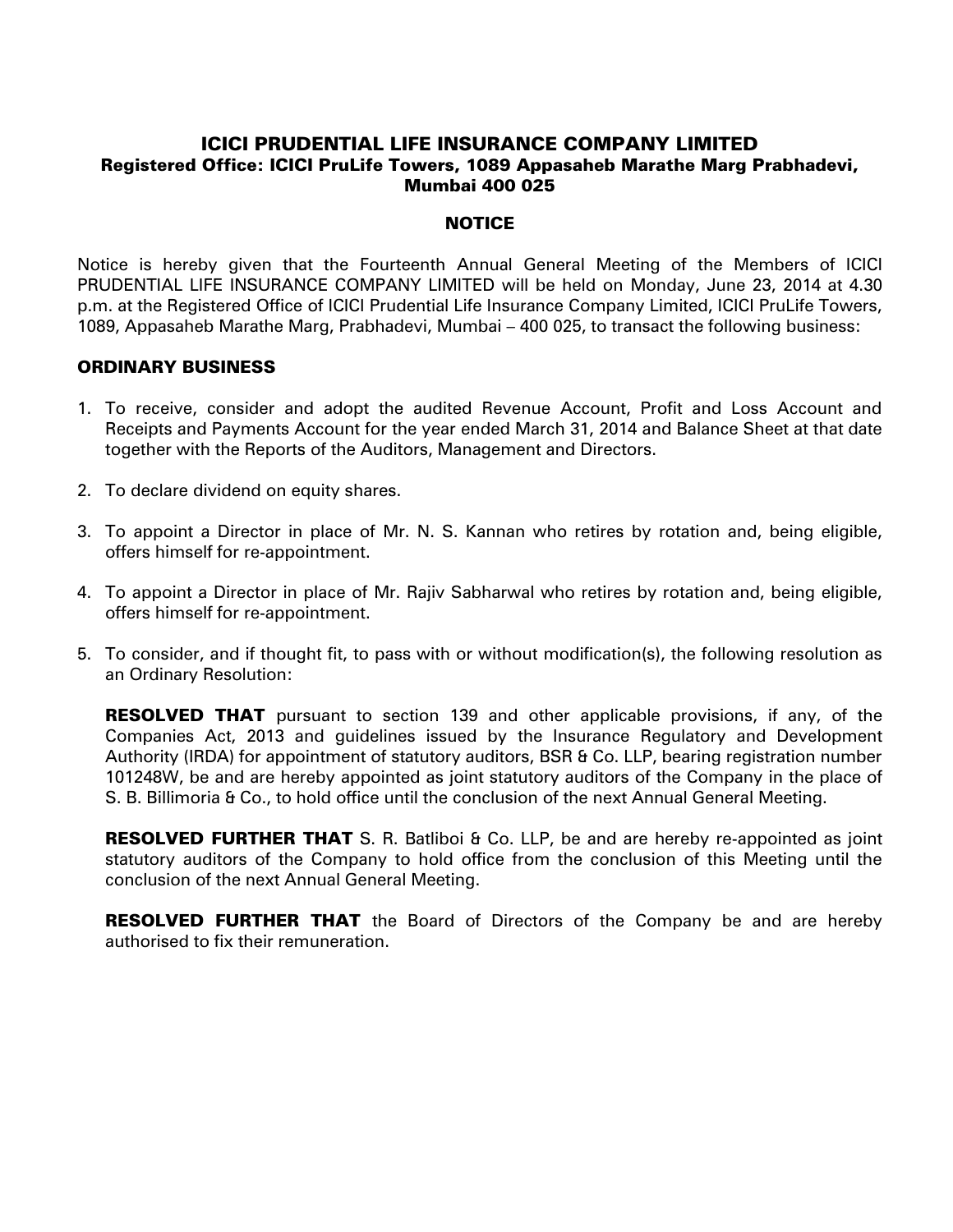# SPECIAL BUSINESS

6. To consider, and if thought fit, to pass with or without modification(s), the following resolution as a Special Resolution:

**RESOLVED THAT** subject to the approval of IRDA, Mr. Sandeep Bakhshi, Managing Director & CEO be and is hereby remunerated as below w.e.f. April 1, 2014:

Fixed Pay and Basic Salary: An increase of 19% in fixed pay (19% increase in basic). The revised basic salary to be  $\bar{\tau}$  15,025,080 per annum.

Allowances:  $\bar{\tau}$  10,295,629 per annum

Retirals:  $\bar{\tau}$  3,054,599 per annum

Employee Stock Options FY2014: 1,75,000 number of stock options of ICICI Bank under ICICI Bank Employees Stock Options Scheme – 2000 in line with ICICI Group norms.

The vesting schedule of the ESOS was over three years, in proportion of 30:30:40.

**Interest subsidy scheme FY2014:** An interest subsidy on home loan at 5% per annum on the loan availed for purchase of property, capped at  $\bar{\tau}$  30,000,000.

**Proposed target performance bonus:** An amount upto 70% of total fixed pay (Basic  $+$ Allowances), as may be determined by the Board or the Committee. Should the bonus be more than 50% of fixed pay, 60% of the bonus would be paid upfront and balance equally deferred over three years.

**RESOLVED FURTHER THAT** the other terms and conditions of employment of Mr. Sandeep Bakhshi, Managing Director & CEO including the other perquisites and benefits remain unchanged.

7. To consider, and if thought fit, to pass with or without modification(s), the following resolution as a Special Resolution:

RESOLVED THAT subject to the approval of IRDA, Mr. Puneet Nanda, Executive Director -Business be and is hereby remunerated as below w.e.f. April 1, 2014:

**Fixed Pay and Basic Salary:** An increase of 15% in fixed pay (15% increase in basic). The revised basic salary to be  $\bar{\tau}$  8,451,840 per annum

**Allowances:**  $\bar{\mathbf{z}}$  8,673,847 per annum

Retirals:  $\bar{z}$  1,718,259 per annum

**Employee Stock Options FY2014:** 58,000 number of stock options of ICICI Bank under ICICI Bank Employees Stock Options Scheme – 2000 in line with ICICI Group norms.

The vesting schedule of the ESOS was over three years, in proportion of 30:30:40.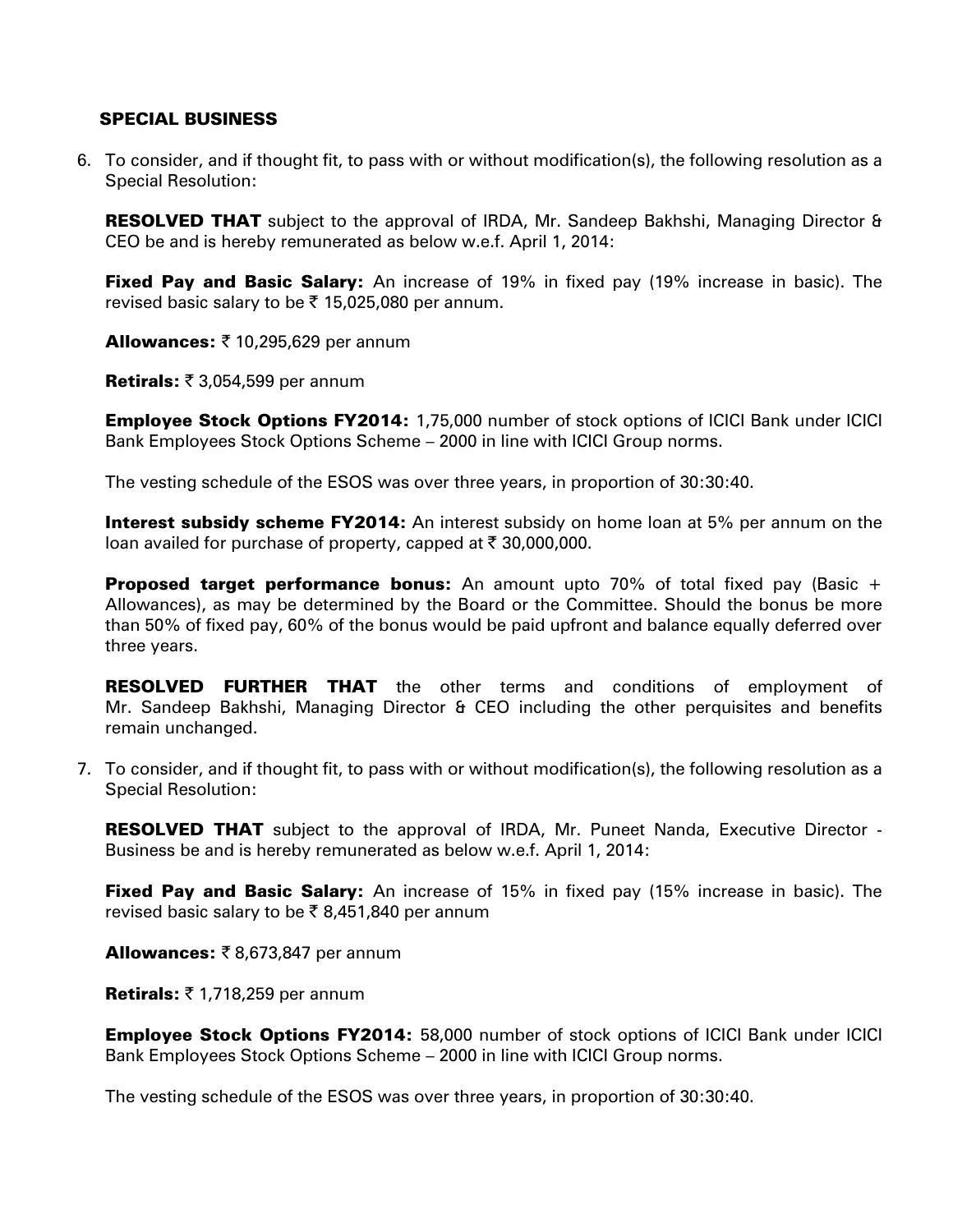**Proposed target performance bonus:** An amount upto 70% of total fixed pay (Basic  $+$ Allowances), as may be determined by the Board or the Committee. Should the bonus be more than 50% of fixed pay, 60% of the bonus would be paid upfront and balance equally deferred over three years.

RESOLVED FURTHER THAT the other terms and conditions of employment of Mr. Puneet Nanda, Executive Director - Business including the other perquisites and benefits remain unchanged.

8. To consider, and if thought fit, to pass with or without modification(s), the following resolution as a Special Resolution:

**RESOLVED THAT** subject to the approval of IRDA, Mr. Sandeep Batra, Executive Director – Corporate Center be and is hereby remunerated as below w.e.f. April 1, 2014:

**Fixed Pay and Basic Salary:** An increase of 12% in fixed pay (12% increase in basic). The revised basic salary to be  $\bar{\tau}$  6,969,480 per annum

Allowances:  $\bar{\tau}$  10,348,589 per annum

**Retirals:**  $\bar{\tau}$  1,416,895 per annum

**Employee Stock Options FY2014: 49,000 number of stock options of ICICI Bank under ICICI** Bank Employees Stock Options Scheme – 2000 in line with ICICI Group norms.

The Vesting schedule of the ESOS was over three years, in proportion of 30:30:40.

**Proposed target performance bonus:** An amount upto 70% of total fixed pay (Basic  $+$ Allowances), as may be determined by the Board or the Committee. Should the bonus be more than 50% of fixed pay, 60% of the bonus would be paid upfront and balance equally deferred over three years.

RESOLVED FURTHER THAT the other terms and conditions of employment of Mr. Sandeep Batra, Executive Director - Corporate Center including the other perquisites and benefits remain unchanged.

By Order of the Board

Place : Mumbai Date : May 22, 2014

Registered Office: ICICI PruLife Towers 1089, Appasaheb Marathe Marg Prabhadevi, Mumbai - 400 025

 M. Sanaulla Khan Company Secretary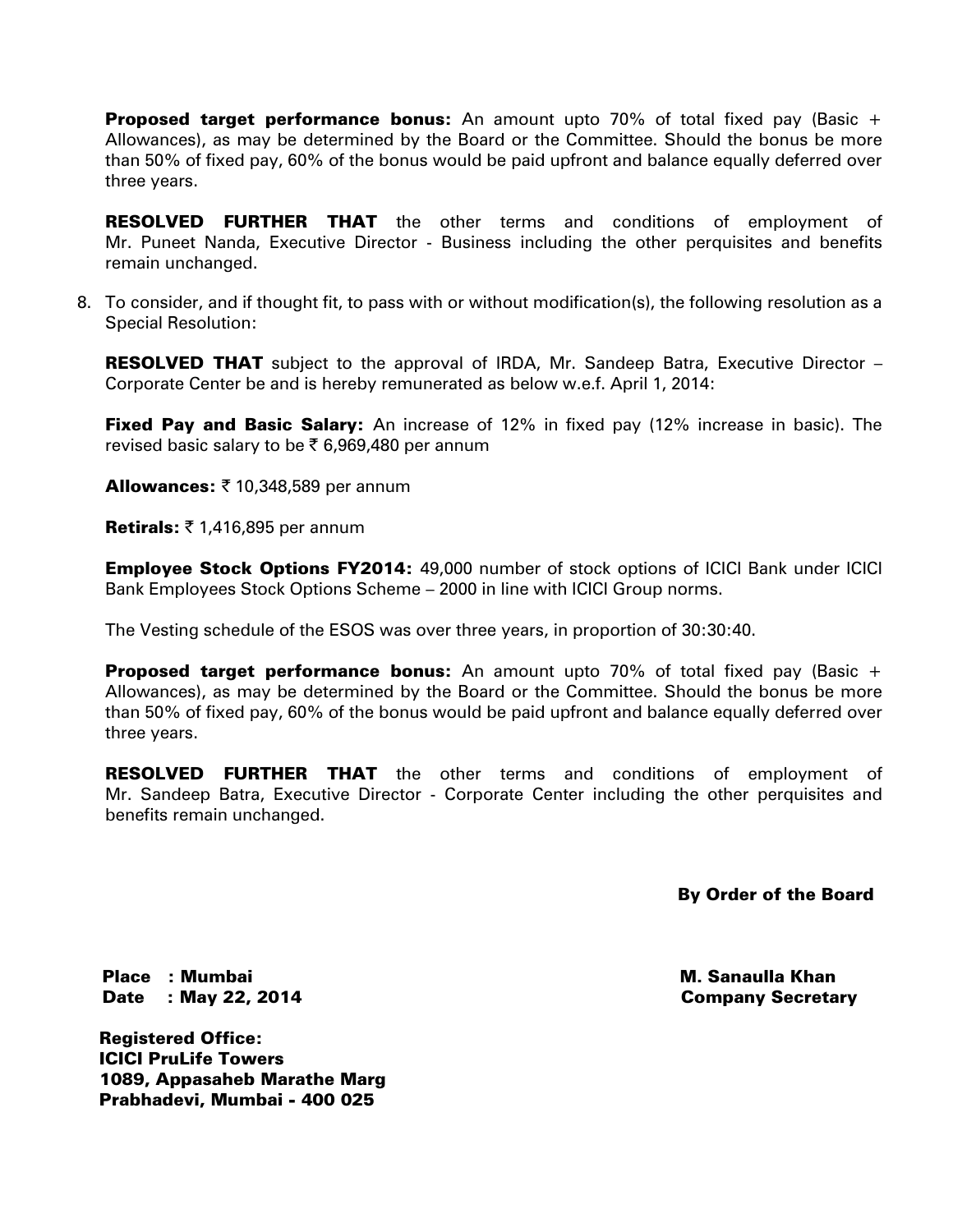# **NOTES**

- (a) Statement pursuant to Section 102(1) of the Companies Act, 2013, setting out the material facts concerning each item of special business in respect of item nos. 6 to 8 set out above is annexed hereto.
- (b) A member entitled to attend and vote is entitled to appoint a proxy to attend and, on a poll, to vote instead of himself. Such proxy need not be a member of the company. Proxies in order to be valid and effective must be delivered at the registered office of the company, not less than forty-eight hours before the commencement of the meeting. A person can act as proxy on behalf of members not exceeding fifty (50) and holding in the aggregate not more than ten percent of the total share capital of the Company carrying voting rights. However, a member holding more than ten percent of the total share capital of the Company carrying voting rights may appoint a single person as proxy and such person shall not act as proxy for any other shareholder. A Proxy form is sent herewith. Proxies submitted on behalf of the companies, societies etc., must be supported by an appropriate resolution/authority, as applicable.
- (c) The dividend on Equity Shares, if declared at the Meeting, will be paid on or after June 23, 2014 to those Members whose names shall appear on the Company's Register of Members on June 20, 2014; in respect of the shares held in dematerialised form, the dividend will be paid to Members whose names are appearing in National Securities Depository Services Limited (NSDL) records as beneficial owner on June 20, 2014.
- (d) S. B. Billimoria & Co. bearing registration number 101496W and S.R. Batliboi & Co. LLP bearing registration number 301003E, Chartered Accountants, were appointed as joint statutory auditors of the Company at the Thirteenth Annual General Meeting held on June 20, 2013 to hold office upto the conclusion of the ensuing Annual General Meeting.

Pursuant to circular dated July 25, 2005 regarding the appointment of statutory auditors by insurance companies, IRDA requires that the joint statutory auditors should retire after completion of five years and are eligible for reappointment after a cooling off period of two years. Accordingly, BSR & Co. LLP, bearing registration number 101248W retired as joint statutory auditor of the Company in FY2012 on completion of the maximum term of five years prescribed by IRDA. BSR & Co. LLP have completed the cooling off period of two years and are eligible for reappointment as joint statutory auditors. It is now proposed to appoint new joint Statutory Auditor, BSR & Co. LLP, in place of S. B. Billimoria & Co., together with re-appointing S.R. Batliboi & Co.b LLP as joint statutory auditors for FY2015.

A special notice has been received by the Company under Section 140(4)(i) of the Companies Act, 2013 proposing the appointment of BSR & Co. LLP., as one of the joint Statutory Auditors of the Company in place of S. B. Billimoria & Co. No representation referred to in section 140(4)(iii) has been received from the retiring Auditors.

(e) Documents referred to in the Notice will be available for inspection at the Registered Office of the Company on the day of the Meeting.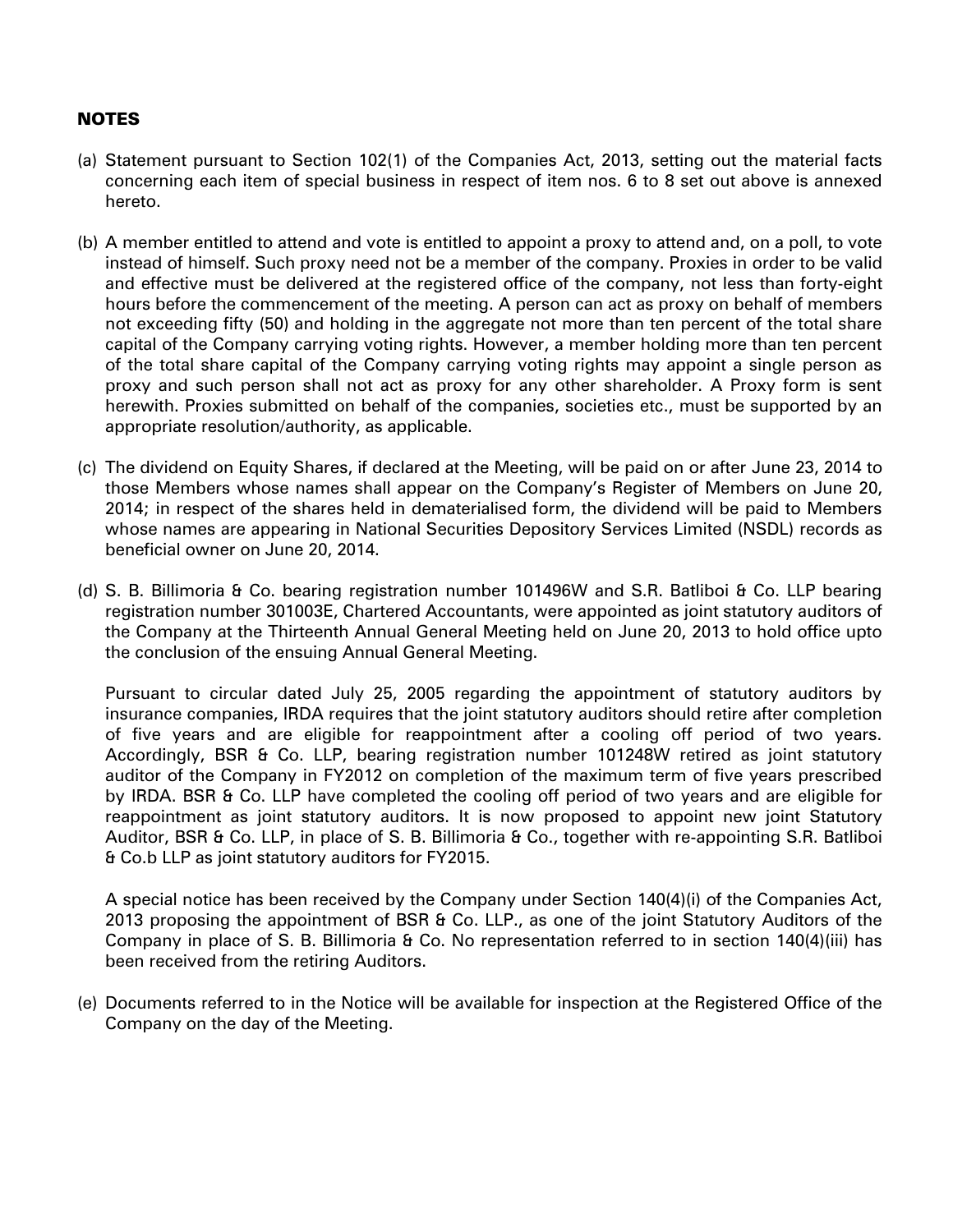# Statement pursuant to Section 102(1) of the Companies Act, 2013, setting out the material facts concerning each item of special business

## Item Nos. 6 to 8

Mr. Sandeep Bakhshi was appointed as the Managing Director & CEO and Mr. Puneet Nanda was appointed as the Executive Director by the Board of Directors with effect from August 1, 2010 for a period of five years. The members at the Annual General Meeting held on June 20, 2013 had approved the revision of remuneration payable to Mr. Sandeep Bakhshi and Mr. Puneet Nanda which was also approved by Insurance Regulatory & Development Authority (IRDA) *vide* its letter dated August 21, 2013.

Mr. Sandeep Batra was appointed as the Executive Director – Corporate Center by the Board of Directors with effect from January 1, 2014 for a period of five years. The members at the Extra Ordinary General Meeting held on December 3, 2013 had approved the remuneration payable to Mr. Sandeep Batra which was also approved by Insurance Regulatory & Development Authority (IRDA) vide its letter dated January 20, 2014.

The Company has an annual appraisal process for all its employees including the Managing Directors and Whole-time Directors and their remuneration is subject to annual revision as per the Company's remuneration policy. The Board (on the basis of the recommendation of the Board Compensation and Nominations Committee) at its Meeting held on April 22, 2014 had recommended a revision in the remuneration payable to Mr. Sandeep Bakhshi, Mr. Puneet Nanda and Mr. Sandeep Batra effective April 1, 2014 as per the details given below:

|                                                          |                        | (Amount in ₹)          |
|----------------------------------------------------------|------------------------|------------------------|
| <b>Name &amp; Designation</b>                            | <b>Existing salary</b> | <b>Proposed salary</b> |
|                                                          | per annum              | per annum              |
| Mr. Sandeep Bakhshi, Managing Director & CEO             | 38,739,325             | 46,099,804             |
| Mr. Puneet Nanda, Executive Director - Business          | 26,810,375             | 30,831,927             |
| Mr. Sandeep Batra, Executive Director – Corporate Center | 27,551,445             | 30,857,613             |

In order to enhance alignment across the ICICI Group, strengthen the ownership of the larger organisational objectives & culture and retain of senior talent, it was proposed to replace the current cash Long Term Incentive Plans (LTIP) across the Group with grants under the Bank's Employee Stock Option Scheme (ESOS) for the senior leadership across the Group. Accordingly, it was proposed that the ESOS options be granted to the Whole-Time Directors of the Company subject to the approval of ICICI Bank Board Governance, Nomination and Remuneration Committee (BGNRC) and ICICI Bank Board.

The Company's approach to compensation is intended to drive meritocracy within the framework of prudent risk management. Compensation is linked to corporate performance, business performance and individual performance considering also the developments in the operating environment. The structure of remuneration for whole-time directors seeks to ensure that fixed pay is reasonable, taking into account all factors including industry practice, and remuneration is reflective of risk outcomes. The fixed cash compensation levels are also benchmarked with other Indian private sectors insurance companies. The above revisions are in line with the compensation for comparable positions in other Indian private sector insurance companies and are significantly moderate relative to the compensation for comparators in the non-insurance industry and for directors in similar positions.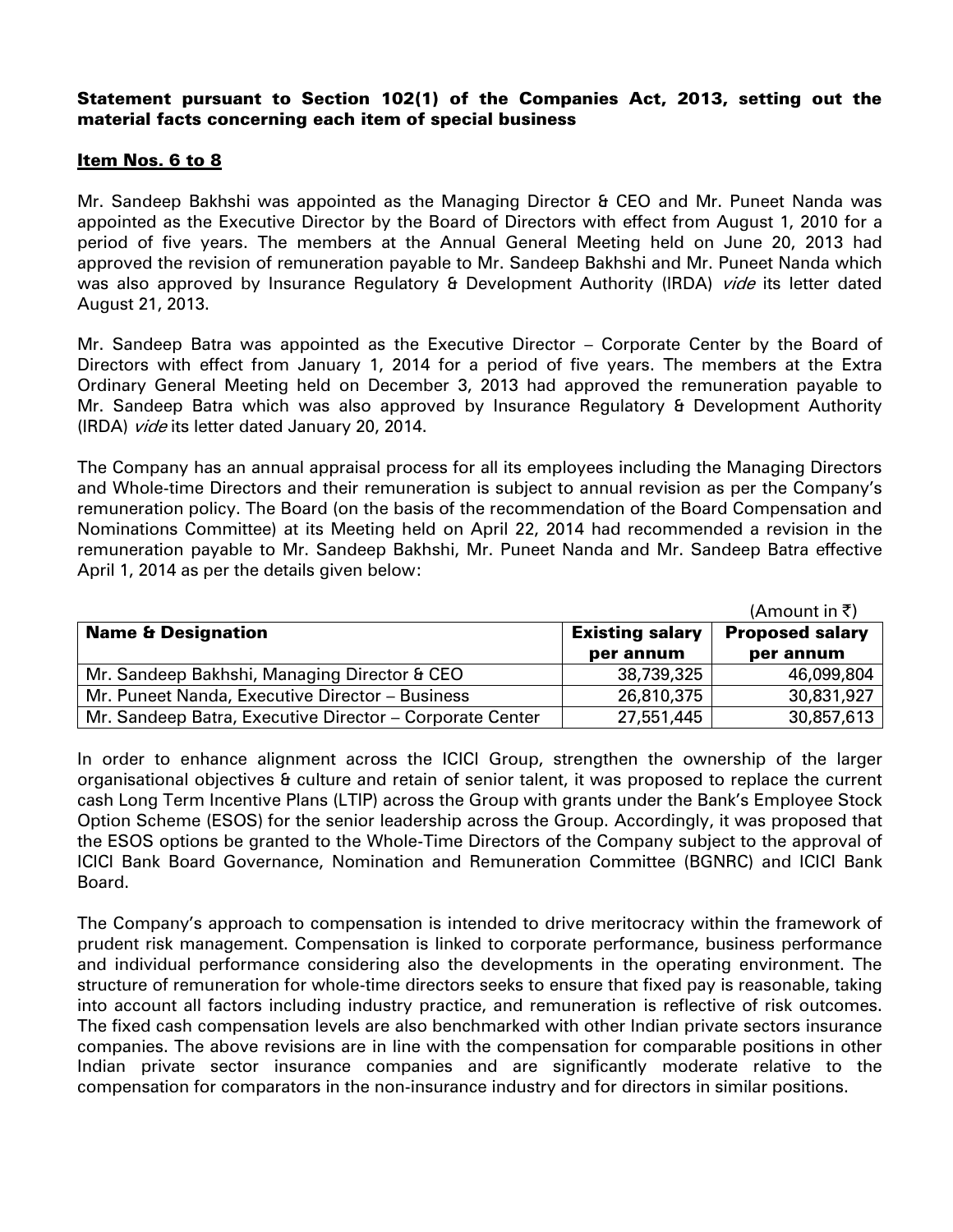The approval of Members is therefore, sought for the revision in remuneration payable to Mr. Sandeep Bakhshi, Mr. Puneet Nanda and Mr. Sandeep Batra subject to the approval of Insurance Regulatory & Development Authority (IRDA).

The Company being governed by the Insurance Act 1938 as well as IRDA guidelines is subject to stringent regulatory framework whereby any benefit conferred whether in monetary or non-monetary form would be subject to approval of IRDA. The Company accordingly seeks the approval of IRDA as and when the Board recommends increments, allowances, performance bonus, stock options and any other remuneration component approved by the Board of Directors and the shareholders of the Company.

Mr. Sandeep Bakhshi, Mr. Sandeep Batra and Mr. Puneet Nanda are interested in the resolution to the extent of their appointment and shareholding in the Company. None of the relatives of Mr. Sandeep Bakhshi, Mr. Sandeep Batra and Mr. Puneet Nanda are holding any equity shares of the Company. None of the other Directors of the Company and their relatives and Key Managerial Personnel of the Company and their relatives is in any way concerned or interested in the resolution.

Your Directors recommend the resolution for your approval.

By Order of the Board

Place : Mumbai Date : May 22, 2014

 M. Sanaulla Khan Company Secretary

Registered Office: ICICI PruLife Towers 1089, Appasaheb Marathe Marg Prabhadevi, Mumbai - 400 025